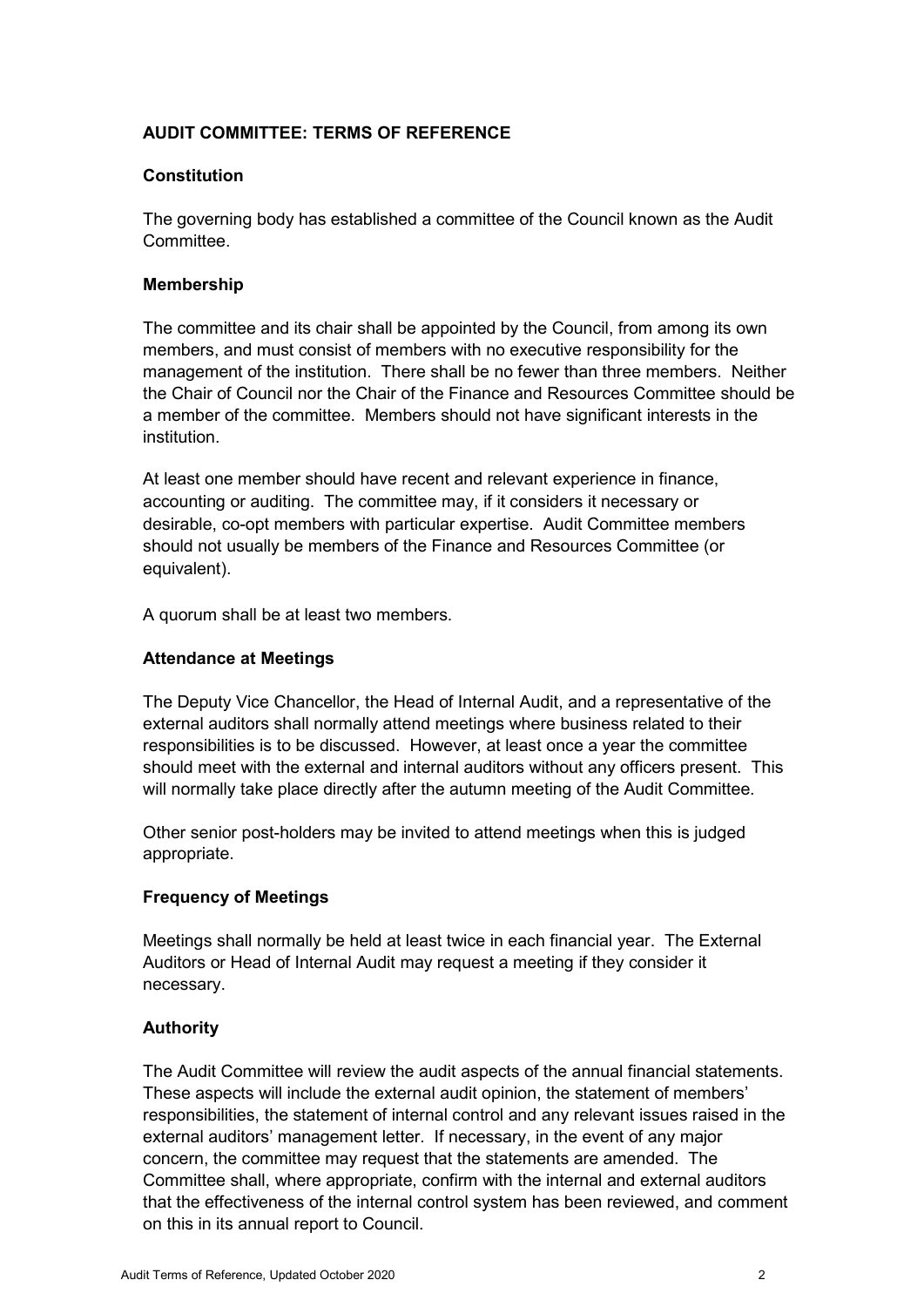The committee is authorised by the Council to investigate any activity within its terms of reference. It is authorised to seek any information it requires from any employee, and all employees are directed to co-operate with any request made by the committee.

 consultation with the designated officer and/or Chair of the Council. However, it may The committee is authorised by the Council to obtain outside legal or other independent professional advice and to secure the attendance of non-members with relevant experience and expertise if it considers this necessary, normally in not incur direct expenditure in this respect in excess of £500, without the prior approval of the governing body.

### **Duties**

The duties of the committee shall be:

- 1. To advise the Council on the appointment of the external auditors, the audit fee, the provision of any non-audit services by the external auditors and any questions of resignation or dismissal of the external auditors.
- 2. To discuss if necessary with the external auditors, before the audit begins, the nature and scope of the audit.
- 3. To discuss with the external auditors problems and reservations arising from the management responses, and any other matters the external auditors may wish to discuss (in the absence of management where necessary). interim and final audits, including a review of the management letter incorporating
- 4. To appoint an internal audit service provider and agree terms of engagement and fee thereof, approve and monitor provision of any non-audit services by the internal auditor service provider and made decisions in the event of resignation or dismissal of the internal auditors.
- 5. To review the internal auditors' audit risk assessment and strategy; to consider to promote co-ordination between the internal and external auditors. The sufficient to meet the institution's needs (or make a recommendation to the major findings of internal audit investigations and management's response' and committee will ensure that the resources made available for internal audit are Council as appropriate).
- 6. To keep under review the effectiveness of the risk management, control and governance arrangements, and in particular to review the external auditors' management letter, the internal auditors' annual report, and management responses.
- 7. To monitor the implementation of agreed audit-based recommendations, from whatever source.
- 8. To ensure that appropriate and effective risk management is in operation; to receive from the Strategic Management Group an Annual Review of Effectiveness of Risk Management, annually review the University's approach to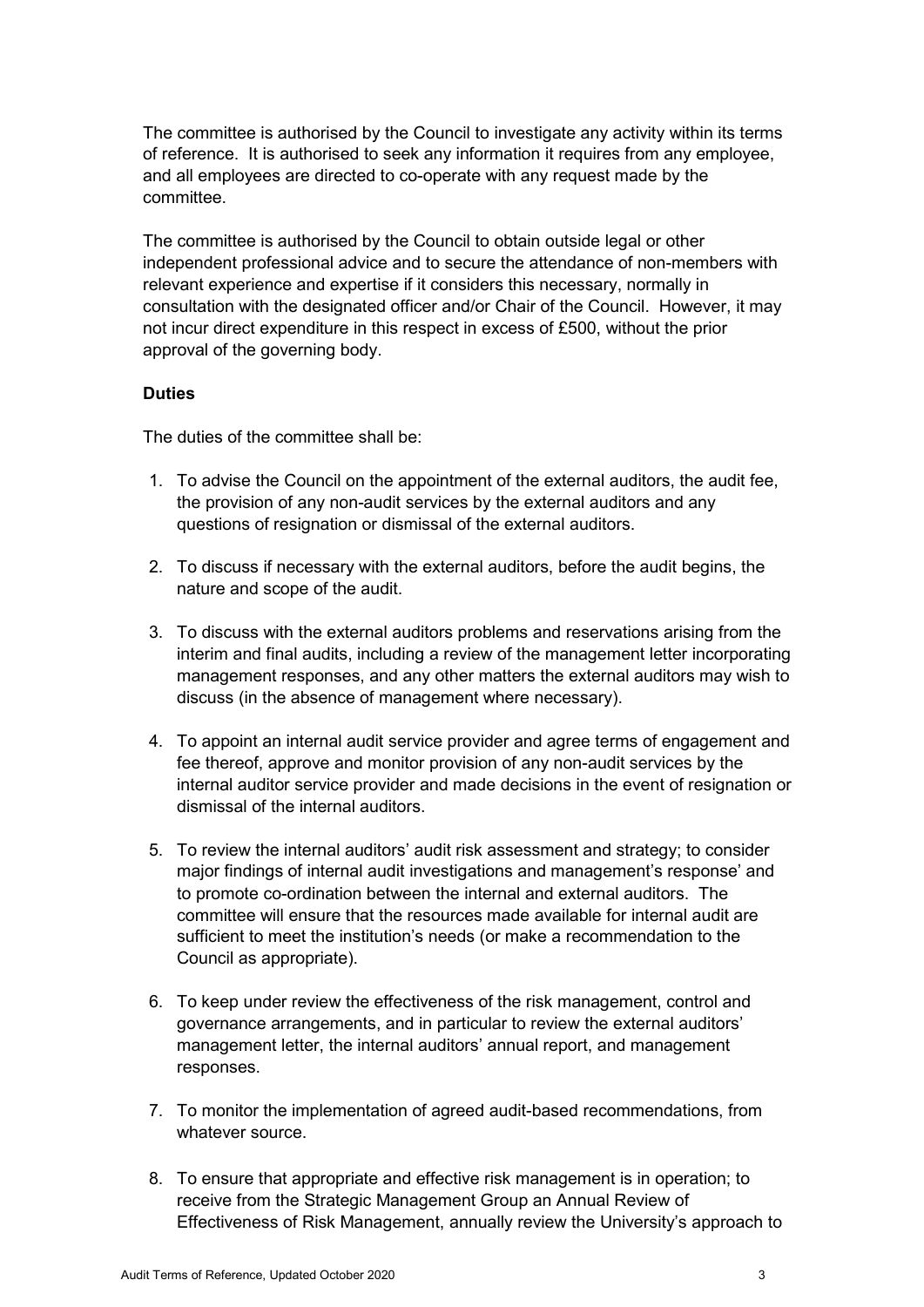risk management and approve changes or improvements to key elements of its processes and procedures.

- 9. To ensure that all significant losses have been properly investigated and that the internal and external auditors, and where appropriate the Office of Students' accounting officer, have been informed.
- 10. To oversee the institution's policy on fraud and irregularity, including being notified of any action taken under that policy.
- Data Protection Regulation (GDPR) 11. To exercise oversight with regard to the University's compliance with the General
- 12. To satisfy itself that satisfactory arrangements are in place to promote economy, efficiency and effectiveness.
- 13. To receive any relevant reports from the National Audit Office, the Office of Students (OfS) and other organisations.
- 14. To monitor annually the performance and effectiveness of external and internal auditors, including any matters affecting their objectivity, and to make recommendations to the governing body concerning their re-appointment, where appropriate.
- 15. To consider elements of the annual financial statements in the presence of the external auditor, including the auditor's formal opinion, the statement of members' responsibilities and the statement of internal control, in accordance with OfS's Accounts Directions.
- 16. In the event of the merger or dissolution of the institution, to ensure that the necessary actions are completed, including arranging for a final set of financial statements to be completed and signed.

### **Reporting Procedures**

The minutes of meetings of the committee will be circulated to all members of the Council.

 and any significant issues up to date of preparing the report. The report will be addressed to the Council and designated officer, summarising the activity for the year. The committee will prepare an annual report covering the institution's financial year It will give the committee's opinion on the adequacy and effectiveness of the institution's arrangements for the following:

- Risk management, control and governance (the risk management element includes the accuracy of the statement of internal control included with the annual statement of accounts)
- Economy, efficiency and effectiveness (value for money).
- Management and quality assurance of data submitted to OfS, HESA, the Student Loans Company and other funding bodies.